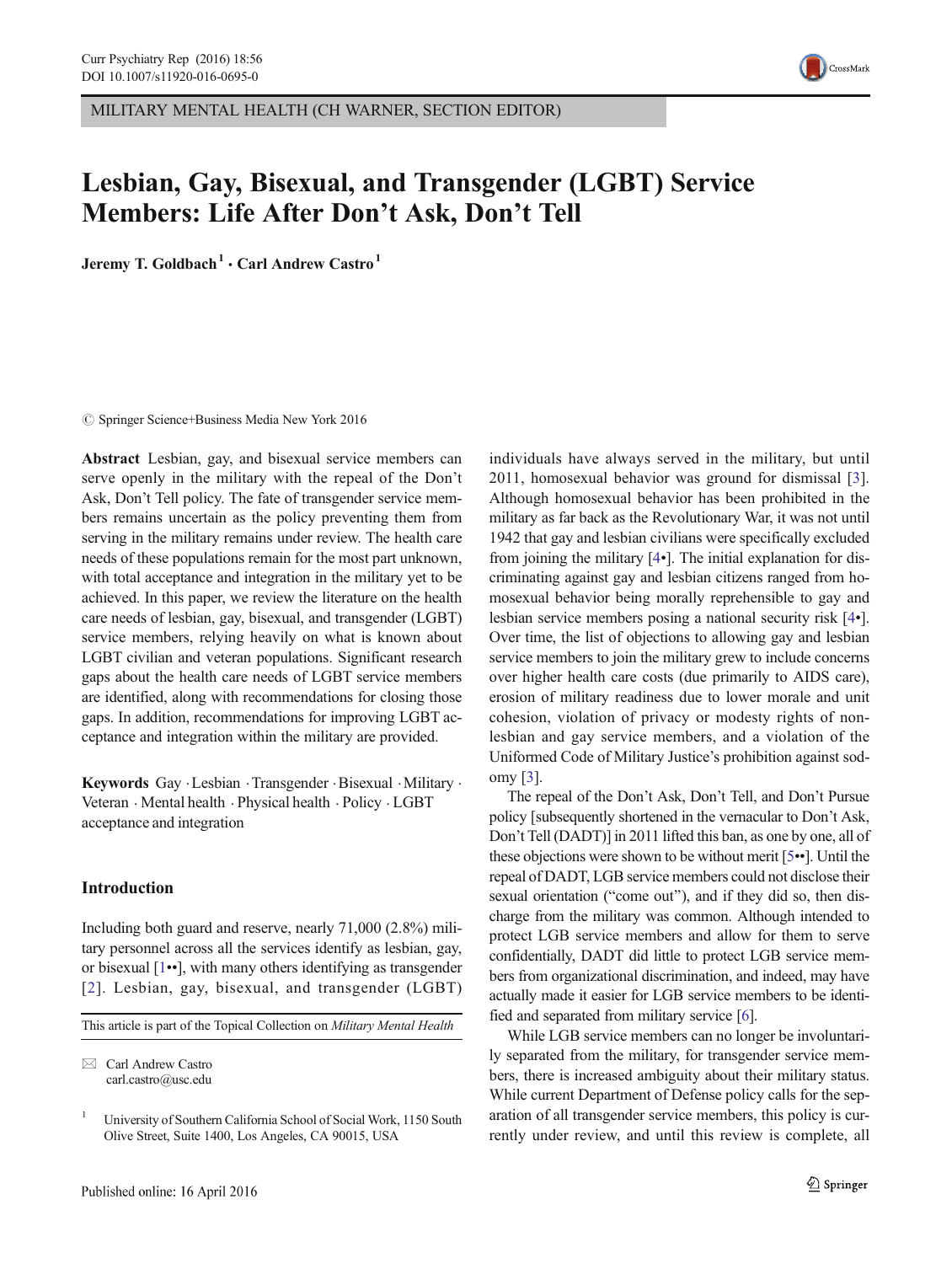military discharges involving transgender service members have been put on indefinite hold. Additionally, many LGB service members have concerns over continued persecution or discrimination, lack of acceptance by unit leaders and fellow service members, and adverse impact on their military careers if the identified as LGB service members [[7\]](#page-5-0) should they reveal their sexual orientation.

Despite continued concerns, it has been estimated that allowing LGBT service members to openly serve in the military will result in a near doubling of enlistments [\[1](#page-4-0)••]. Yet, because LGBT citizens were not allowed to legally serve in the military until very recently, a paucity of research exists on the health and well-being of this military population. The lack of sufficient knowledge regarding the health care needs of LGBT service members has been acknowledged by both the Department of Defense as well as the Department of Veterans Affairs (VA), with the VA acknowledging that they must take "immediate, coordinated action to advance the health and well-being of lesbian, gay, bisexual and transgender people^ [\[8](#page-5-0)].

In this paper, we review what is currently known about the health and well-being of LGBT service members and provide a brief framework for understanding how LGBT service members might differ from non-LGBT service members. Throughout, recommendations for meeting the health care needs of LGBT service members, including the achievement of full integration of LGBT service members into the military are provided.

## Health Care Needs of LGBT Service Members

The exclusion of LGBT service members from military service meant that understanding the health care needs of LGBT service members was a low priority. Thus, the specific health care needs of LGBT service members remain largely unknown. Studies of LGBT civilians from the general population indicate that there are important health differences between LGBT civilians and non-LGBT civilians. In civilian studies, LGBT individuals consistently show increased stress and psychological vulnerability when compared to their non-LGBT peers [[9](#page-5-0)••, [10\]](#page-5-0). Specifically, LGBT civilians have higher rates of depression [\[11\]](#page-5-0), anxiety [[12\]](#page-5-0), posttraumatic stress disorder [[13\]](#page-5-0), and substance use and abuse compared to non-LGBT individuals [[12](#page-5-0), [14](#page-5-0)•, [15](#page-5-0)–[18](#page-5-0)].

Similarly, LGBT civilians are at increased risk for a widerange of physical illnesses and disease. Lesbian civilians are at increased risk for cervical and breast cancer, due to inadequate screening and increased risk of smoking, as well as sexually transmitted infections. Gay civilians are particularly at risk for increased risk of HIV transmission and anal cancer [\[19](#page-5-0)]. Likewise, bisexual and transgender civilians are at increased risk for a number of physical health conditions [\[20,](#page-5-0) [21](#page-5-0)]. Whether LGBT service members also report elevated mental and physical health concerns when compared to their heterosexual and cisgender counterparts is unknown, yet until shown otherwise, it is reasonable to suspect that similar disparities might exist within the military.

In the civilian scientific literature, these disparate health outcomes are commonly attributed to unique stressors experienced by LGBT individuals, commonly referred to as minority stress [\[10](#page-5-0)]. Minority stress theory states that as major life events and chronic circumstances accumulate, an individual becomes less equipped to adapt, adjust, and tolerate continued life stressors [[10,](#page-5-0) [22\]](#page-5-0). The key stressors experienced by LGBT civilians that can lead to poor behavioral health outcomes include negative events (e.g., bullying, physical assault), negative attitudes about homosexuality on the part of non-LGBT civilians (e.g., homophobia, transphobia), and discomfort with homosexuality by non-LGBT civilians (e.g., internalized stigma) [\[23](#page-5-0)–[25](#page-5-0)].

Minority stress theory also suggests that societal persecution and chronic victimization can lead to significant distress for LGBT civilians, resulting in poorer physical and mental health. Support for this contention is seen in that LGBT citizens from the general population have a greater likelihood of experiencing traumatic events such as child maltreatment, interpersonal violence, intimate partner violence, sexual assault [\[26](#page-5-0), [27](#page-5-0)], child abuse or neglect [\[28\]](#page-5-0), hate crimes [\[29\]](#page-5-0), rejection from family, friends and religious communities [\[30\]](#page-5-0), and unexpected death, including death by suicide [\[13\]](#page-5-0). Whether minority stress theory can be extended to include the military culture is unknown, yet the conceptual framework provided by minority stress theory is a reasonable start.

The concerns over health disparities between LGBT service members and non-LGBT service members do not necessarily subside after military discharge, where research has documented a higher need for mental health services for LGBT veterans compared to non-LGBT veterans. For example, Cochran et al. found that for LGB veterans accessing the Department of Veterans Affairs (VA) services, they were more likely to screen positive for posttraumatic stress disorder (PTSD), depression, and alcohol misuse than non-LGB veterans [\[31](#page-5-0)]. Of note, for veterans who could not or did not serve openly in the military, concealment of their sexual orientation while in the service was associated with higher rates of depression and PTSD.

Of particular interest in recent years is the prevention of suicide among both active duty and veteran personnel [[32](#page-5-0)], as these make up more than 20% of suicide deaths annually in the USA [[33\]](#page-5-0). Since 2001, suicide rates among active duty military members have doubled [[34\]](#page-5-0). Few studies have explored suicide risk among LGBT service members [\[35\]](#page-5-0), but general population literature consistently suggests an increased risk [\[36](#page-5-0), [37](#page-5-0)•]. Blosnich, Mays, and Cochran, in a study from the California Quality of Life survey, found no differences in past 12-month suicidal ideation or attempt between LGB and heterosexual veterans [\[38](#page-5-0)]. However, this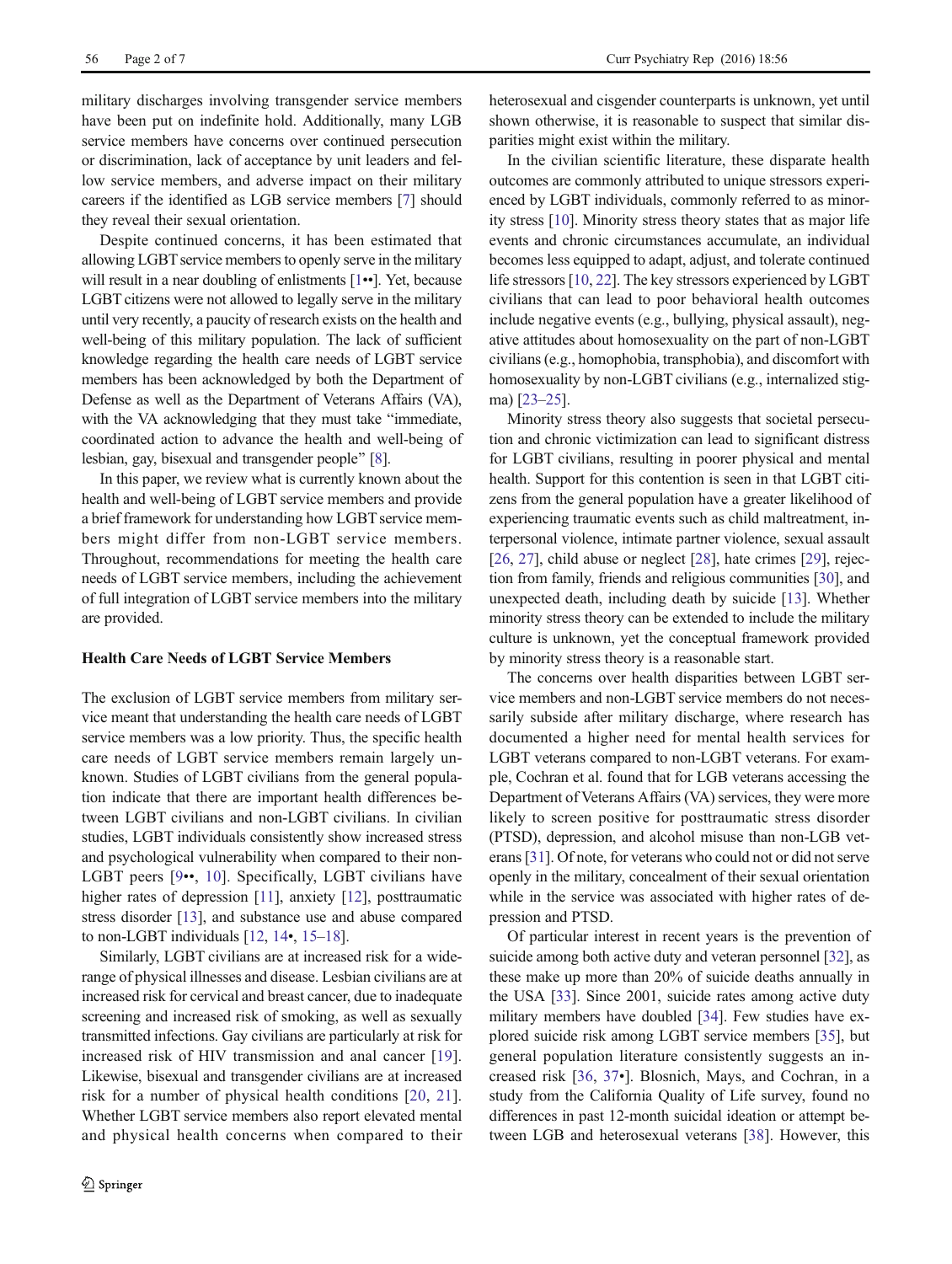same study found a three times higher odds of lifetime suicidal ideation among LGB veterans when compared to their heterosexual counterparts.

# Access to Quality Health Care for LGBT Service Members and Their Families

The US military operates a universal health care system for its members and their families, with the primary mission of ensuring the medical readiness of its uniformed forces. Indeed, the military health care system is arguably the best universal health care system in the world [\[39\]](#page-6-0). Yet, there are reasons to believe that LGBT service members and their families are not able to rely upon the military health care system with the same confidence that heterosexual and cisgender service members and their families do, nor do they encounter health care professionals who understand the unique health care needs of LGBT service members.

## Access and Use of Medical Services Within the Military

Before the repeal of DADT, if service members disclosed their sexual behavior to their military health care provider, this information could be used to discharge them from military service  $[40]$  $[40]$ . Understandably, this led to significant "distrust be-tween service members and their health care providers" [[41\]](#page-6-0). Despite changing policy, research finds that LGBT service members remain distrustful. Prior to the change in policy, a significant number of LGBT individuals fear they will receive poorer care, discrimination, or rejection upon disclosure to their health care provider [\[42](#page-6-0)]. However, even after DADT was repealed, Biddiz et al. found that despite recognizing that disclosing one's sexual orientation to a medical provider could no longer be used as a reason for military discharge or hinder career advancement, only 70% of participants stated comfort in discussing their sexual orientation with a military provider, with a smaller percent (56.7%) believing the military cares for their health and well-being regardless of sexual orientation [\[43](#page-6-0)]. LGBT service members have also expressed concern over confidentiality and privacy, with many LGBT service members fearing that their sexual orientation will be disclosed to others outside of the medical community. This reluctance continues to be found in studies of LGBT veterans as well, when accessing the VA for medical care [\[44](#page-6-0)].

Although data is lacking, based on anecdotal evidence, it is believed that this distrust of military health care providers has resulted in many LGBT service members choosing to seek health care outside of the military health care system. It is also suspected that the dependents or families of LGBT service members do not access military health care at the same rate as other dependents and families due to similar issues of trust and confidentiality. If these suspicions are true, this would be extremely unfortunate as LGBT service members would have denied themselves access to world-class health care and possibly incurring unnecessary health care costs themselves for care that otherwise would have been provided for free. This was further complicated by the fact that the military did not recognize same-sex marriages until late 2013, creating a pay and benefit disparity for this population.

# Military Health Care Providers Knowledge About LGBT Health Issues

Before the repeal of DADT, medical care providers in the military were not required nor expected to be knowledgeable about LGBT health care issues. Further, the overwhelming majority of military health and mental health providers are trained within the Department system. Given that DADT was not repealed until 2011, any provider trained before this time would have been offered very limited exposure to LGBT service members and have had no opportunity to learn about special considerations for working with this population. Thus, the knowledge of military health care providers and civilian providers used by the military is questionable. Indeed, a number of studies have pointed to the need for better training of health care providers throughout the DoD and VA [[42](#page-6-0)–[44](#page-6-0)]. In particular, military health care providers need to understand the unique health care needs of LGBT service members and their families, know how to appropriately inquire about and be supportive of a service member's sexual orientation or gender identity to enhance trust between the LGBT service member and the providers. Care must be taken to create an open, nonhostile health care environment so LGBT service member will continue to interact with and the military health care system by returning for or remaining in care.

Another subject that must be addressed involves clinicianpatient confidentiality. Many service members, including LGBT service members, wrongly believe because of military necessity that clinician-client confidentiality does not exist within the military. This may stem in part from the dual role that military providers face when working with a soldier in their unit. Many providers may report to the same commander as the soldier, thus creating an obligation both to their patient and the unit. Given that the provider is often not separate from the service member or their commanding officer, there is a general concern among service members that their disclosures will not remain confidential, particularly in times of deployment or when in austere environments.

However, while commanders are entitled to know if a service member has a medical condition that hinders their ability to perform their military job (i.e., diagnosis, limitations, and prognosis), commanders are not entitled to know other information that are not related to job performance and ability [[45\]](#page-6-0). With the repeal of the DADT policy, there is no situation in which commanders are entitled to know the sexual orientation of a service member. Both health care providers and service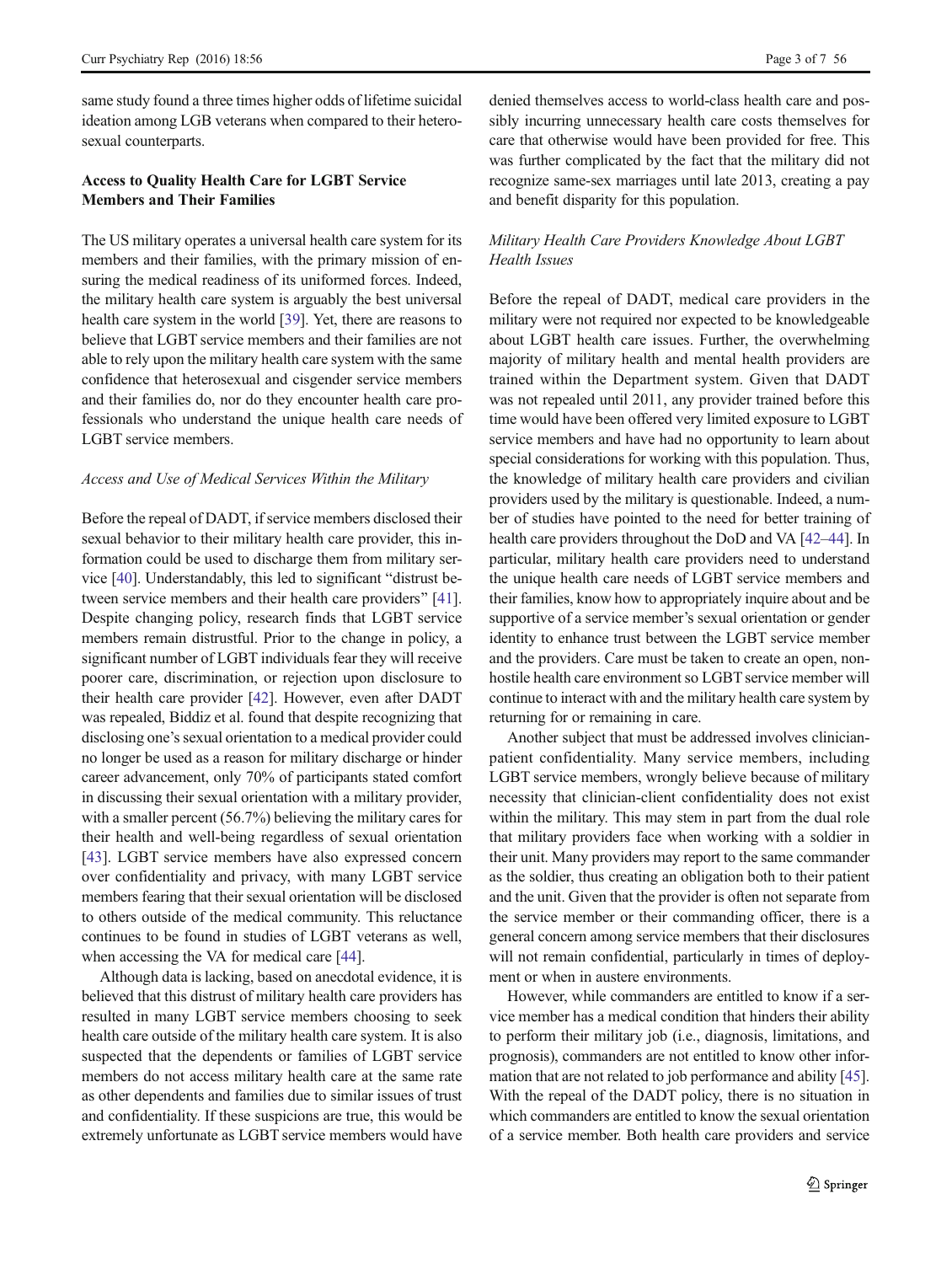members would benefit greatly from training to understand the limits of military-related clinician-client confidentiality.

A final topic to confront is the issue regarding the personal views of mental health care providers and staff regarding LGBT behaviors. As noted earlier, there are still many within the military that believe that LGBT service members should not be allowed to serve or have personal (e.g., moral or religious beliefs) beliefs that being LGBT is wrong and that they should not be required as providers to support it. As an example, a recent study conducted among military personnel found that 30% of those surveyed believe that gay and lesbian relations are morally wrong [\[46](#page-6-0)]. While everyone, even those within the military, are entitled to hold personal views regarding LGBT behaviors, it must be appreciated that those working within the military are not entitled to act on those beliefs if those actions are in contradiction to military policy. This is of particular importance, as in 2015, the Department designated sexual orientation as a protected class under the equal opportunity policy, which offers further security to service members seeking care from a provider.

#### Transgender Service Members

The transgender population represents, in some ways, a minority within a minority. Research on the mental and physical health needs of active duty transgender service members remains nearly nonexistent [[47](#page-6-0)]. As noted earlier, this population was not protected in the repeal of the DADT policy [[2,](#page-4-0) [48,](#page-6-0) [49\]](#page-6-0). Civilians who have undergone surgery in order to change their gender, as well as individuals diagnosed with gender dysphoria (DSM-5) remain unable to serve. Yet, transgender people may be particularly drawn to military service because of its emphasis on hyper-masculine values and early attempts to repress gender dysphoria by joining a hyper-masculine culture of violence and danger [\[50,](#page-6-0) [51](#page-6-0)]. Some research exist to suggest there are a higher proportion of transgender individuals in the military than in the general population [\[52](#page-6-0)–[54\]](#page-6-0), with possibly more than 150,000 active duty service members, veterans, and reservists identify as transgender [[55\]](#page-6-0).

Military service transgender veterans encounter different challenges than non-LGBT veterans. For instance, transgender veterans disproportionately experience homelessness (21%) and report high rates of attempted suicide (40%) [\[56](#page-6-0)]. Additionally, upwards of 97% of transgender veterans undergo gender transition procedures after leaving the military [[57\]](#page-6-0). A study by Brown and Jones found disturbing differences for transgender veterans seeking health services through the VA [\[58](#page-6-0)••]. In an analysis of 5135 records, transgender identified individuals reported disparities in all mental health conditions documented including depression, suicidality, serious mental illness, and PTSD. These individuals were more likely to report homelessness, military sexual trauma, and become incarcerated.

Given the additional medical requirements of transgender individuals including the possible need for surgery, hormonal

therapies, and interventions taken to feminize or masculinize the body [\[59](#page-6-0)], special considerations for research and practice with this population are warranted. However, transgender veterans report reluctance to access health care through the VA system and report negative experiences with health care providers including discrimination and victimization [\[57](#page-6-0), [60\]](#page-6-0). Thus, if the DoD begins providing medical support for gender transition procedures, including surgery, more work will be needed to ensure service members and veterans are able to receive the highest quality care.

# Creating a Military Culture of Acceptance and Integration of LGBT Service Members

For over 225 years, the US military has fostered a culture in which LGBT citizens were not welcome. Indeed, with the approval of the US Congress LGBT citizens and military personnel were actively discriminated against. Displaying or stating one's sexual orientation that was other than heterosexual was ground for an immediate dishonorable discharge from the military. While the recent changes in policy have put an end to this overt, organizational discrimination, there are still many in the military who believe LGBT service members should not be allowed to serve [\[46\]](#page-6-0). While this group may now represent a minority view, their presence means that additional safeguards and initiatives are necessary to ensure that complete acceptance and integration of LGBT service members into the military can be achieved.

## Military Culture and Leadership

Changing the culture around LGBT service members will require strong, active leadership. Leadership and cohesion within the military have been shown to influence health and performance in combat and in garrison [\[61](#page-6-0)–[63\]](#page-6-0). For example, in a study conducted in garrison among soldiers with a high workload, soldiers in units with higher cohesion displayed fewer mental health symptoms associated with depression and anxiety than did soldiers where cohesion was lower [[61](#page-6-0)]. In instances involving LGBT service members, it would be expected that similar supportive leadership and higher unit cohesion would result in fewer health concerns for LGBT service members than those who report unsupportive or negative leadership and lower unit cohesion [[64\]](#page-6-0). LGBT service members may experience heightened harassment related to the "hyper-masculinity" of military service [[65](#page-6-0)••]. Leadership and unit support will be extremely important when service members "come out," as this event is particularly sensitive to the presence of strong social support [[10](#page-5-0)].

There are a number of factors that affect unit cohesion. One pre-DADT study [[65](#page-6-0)••] found that sexual orientation disclosure was positively related with social cohesion and indirectly related with task cohesion. Harassment based on sexual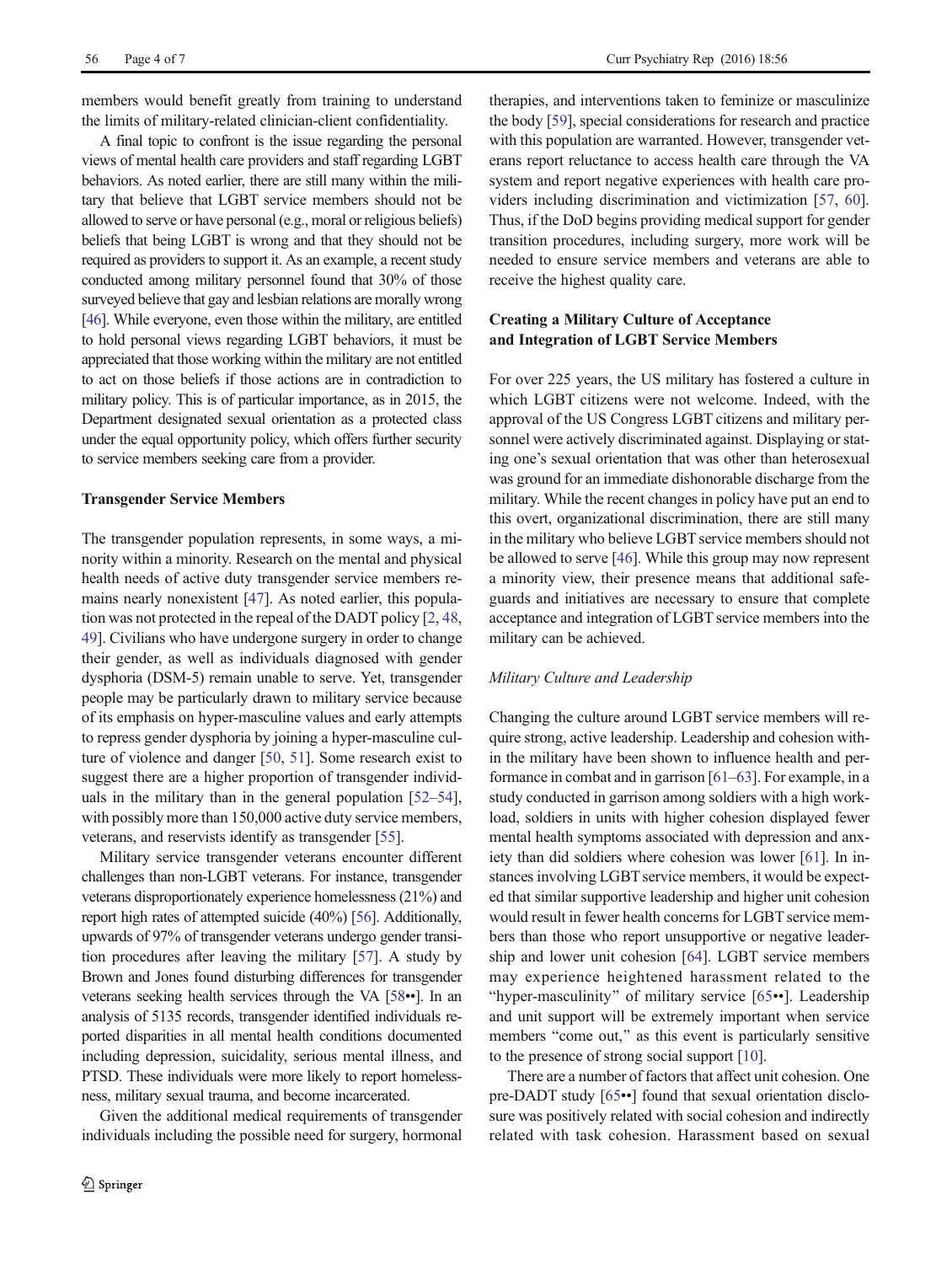<span id="page-4-0"></span>orientation, however, was negatively associated with social cohesion. Unfortunately, Stalsburg found that nearly 80% of active duty service members report hearing offensive speech, jokes, and derogatory statements made about LGBT service members within the past year [\[60](#page-6-0)]. More than one-third (37%) also reported witnessing harassment based on perceptions sexual orientation [\[60,](#page-6-0) [66](#page-6-0)]. Strong leadership at both the junior and senior levels will be necessary to stop these types of harassing behaviors and to establish a climate of acceptance and integration of LGBT service members.

#### Military Sexual Assault and Victimization

Victimization and harassment based on sexual orientation and gender identity is commonly reported in civilian literature and found within the US armed forces as well [\[65](#page-6-0)••, [67\]](#page-6-0). Burks presented a compelling conceptual framework that suggests the DADT policy may have uniquely "served to increase LGBT victimization, decrease victim reports and help seeking, and prevent sexual orientation military research^ [\[6\]](#page-5-0). In short, the military's policy position over the past 30 years might have unintentionally amplified victimization, while minimizing important health and organizational research that informs the military on best practices to support this population.

Sexual assault in the military is of particular concern. As a previous review finds [[68\]](#page-6-0), much work is needed to understand and prevent sexual assault across all groups. However, the previously held DADT policy likely perpetuated rates of same-sex sexual assault, as these survivors of rape, assault, and sexual harassment are reluctant to report the violence because of fears that the experiences may be seen as "homosexual" activity [[69\]](#page-6-0). Transgender service members may also be disproportionately targeted, as a recent study found 26% of transgender veterans had experienced physical assault and 16% had been raped [\[57](#page-6-0)]. Based on these findings, sexual orientation and gender identity-related issues should be included in the military's sexual assault prevention efforts.

#### Operational Considerations

The operational considerations around LGBT service members have been shown to be either without merit or have been addressed through greater general acceptance of LGBT service members by non-LGBT service members. For transgender service members, however, there may remain significant issues around the sustainment of transgender hormone treatments in prolonged austere environments where the military often operates. Approaches to overcoming these obstacles are essential for the full acceptance and integration of transgender service members. Lessons learned from other national militaries should be leveraged to avoid making unnecessary errors or assumptions around the full employment of transgender service members during military operations [[5](#page-5-0)••].

#### Conclusion

LGBT service members have served in the US military since its inception. Despite facing major challenges including the possibility of discharge, these service members have continued to serve their nation just as much as their heterosexual and cisgender peers have. Given their commitment to service and the defense of the USA, it is essential that research, practice, and policy strategies be examined to ensure this population receives the same support and encouragement as their non-LGBT peers while they serve in the military and enjoy the same respect and high-quality health care as veterans when they leave the military. Although the repeal of DADT was an important step toward addressing the needs of the LGBT military and veteran population, far more is needed. Identifying knowledge gaps and novel ways to serve LGBT service members and veterans is imperative. Although the needs of LGBT service members may differ from their non-LGBT peers, little data exists to guide our understanding, and much of what we know is based on retrospective studies, veteran reports, and medical record reviews. More research is needed with active duty service members, relying upon novel recruitment strategies that go outside of assessing only those seeking mental and physical health care services. The needs of transgender service members, in particular, demand special attention given the unique experiences this community faces in their interactions with health care providers and the vast disparities faced in numerous mental and physical health diagnoses.

#### Compliance with Ethical Standards

Conflict of Interest Jeremy T. Goldbach and Carl Andrew Castro have received a grant from the Department of Defense.

Human and Animal Rights and Informed Consent This article does not contain any studies with human or animal subjects performed by any of the authors.

## References

Papers of particular interest, published recently, have been highlighted as:

- Of importance
- •• Of major importance
- 1.•• Gates GJ. Discharges under the Don't Ask, Don't Tell policy: women and racial/ethnic minorities. 2010. [http://williamsinstitute.law.](http://williamsinstitute.law.ucla.edu/category/research/military-related/%23sthash.ikBT7Fr9.dpuf) [ucla.edu/category/research/military-related/#sthash.ikBT7Fr9.](http://williamsinstitute.law.ucla.edu/category/research/military-related/%23sthash.ikBT7Fr9.dpuf) [dpuf](http://williamsinstitute.law.ucla.edu/category/research/military-related/%23sthash.ikBT7Fr9.dpuf). Accessed 11 Sept 2013. Provides excellent discharge statistics on the LGBT service members.
- 2. Kerrigan MF. Transgender discrimination in the military: the new Don't Ask Don't Tell. Psychol Public Policy Law. 2012;18(3):500– 18.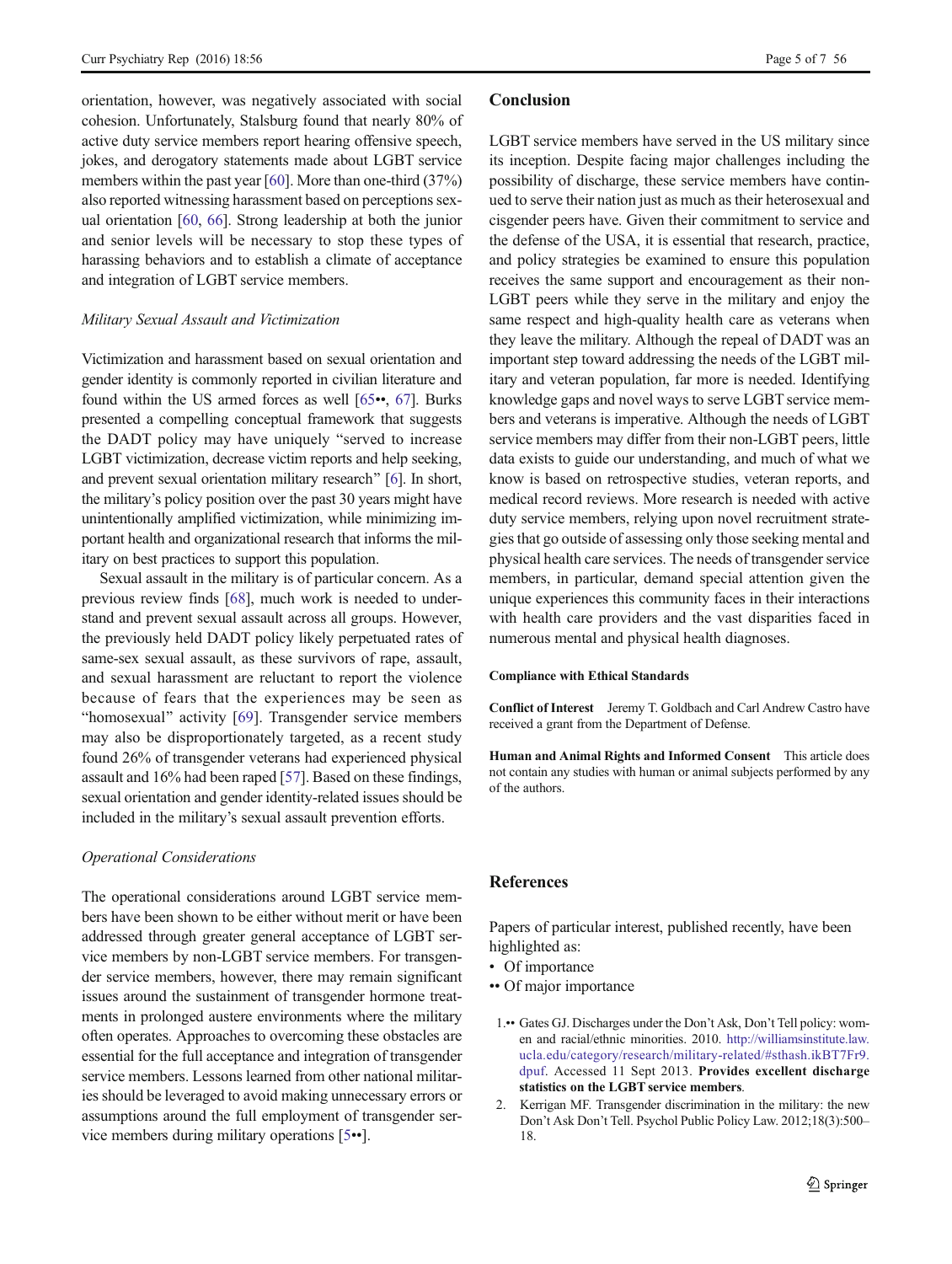- <span id="page-5-0"></span>3. United States Department of Defense. Qualification standards for enlistment, appointment, and induction. Washington, D.C.: DoD Directive 1304.26″, March 4, 1994. [http://biotech.law.lsu.edu/](http://biotech.law.lsu.edu/blaw/dodd/corres/pdf/d130426wch1_122193/d130426p.pdfAccessed) [blaw/dodd/corres/pdf/d130426wch1\\_122193/d130426p.](http://biotech.law.lsu.edu/blaw/dodd/corres/pdf/d130426wch1_122193/d130426p.pdfAccessed) [pdfAccessed](http://biotech.law.lsu.edu/blaw/dodd/corres/pdf/d130426wch1_122193/d130426p.pdfAccessed) 11 Sept 2013.
- 4.• Bérubé A. Coming out under fire: the history of gay men and women in World War II. Univ of North Carolina Press; 2010. This book provides an excellent history of lesbian and gay service members in the U.S. military.
- 5.•• RAND Corporation. Sexual orientation and U.S. military personnel policy: an update of RAND's 1993 study, Santa Monica, Calif.: RAND Corporation, MG-1056-OSD. 2010. [http://www.rand.org/](http://www.rand.org/pubs/monographs/MG1056.html) [pubs/monographs/MG1056.html](http://www.rand.org/pubs/monographs/MG1056.html). Accessed 24 December 2015. This independent report debunks many of the arguments against LGBT civilians from serving in the military.
- 6. Burks DJ. Lesbian, gay, and bisexual victimization in the military: an unintended consequence of "Don't Ask, Don't Tell"? Am Psychol. 2011;66(7):604–13.
- 7. Biddix JM, Fogel CI, Perry Black B. Comfort levels of active duty gay/bisexual male service members in the military healthcare system. Mil Med. 2013;178(12):1335–40. doi[:10.7205/MILMED-D-](http://dx.doi.org/10.7205/MILMED-D-13-00044)[13-00044.](http://dx.doi.org/10.7205/MILMED-D-13-00044)
- 8. U.S. Department of Veterans Affairs. VA Boston Healthcare System. 2012. [http://www.boston.va.gov/services/images/LGBT\\_](http://www.boston.va.gov/services/images/LGBT_VABOSTON_POLICY_LGBT_PATIENTS.pdf) [VABOSTON\\_POLICY\\_LGBT\\_PATIENTS.pdf](http://www.boston.va.gov/services/images/LGBT_VABOSTON_POLICY_LGBT_PATIENTS.pdf). Accessed 11 Sept 2013.
- 9.•• Thoits PA. On merging identity theory and stress research. Soc Psychol Q. 1991;54(2):101–12. Describes minority stress theory.
- 10. Meyer IH. Prejudice, social stress, and mental health in lesbian, gay, and bisexual populations: conceptual issues and research evidence. Psychol Bull. 2003;129:674–97.
- 11. Williamson IR. Internalized homophobia and health issues affecting lesbians and gay men. Health Educ Res. 2000;15:97–107.
- 12. Cochran SD, Mays VM. Burden of psychiatric morbidity among lesbian, gay, and bisexual individuals in the California Quality of Life Survey. J Abnorm Psychol. 2009;118:647–58.
- 13. Roberts AL, Austin SB, Corliss HL, Vandermorris AK, Koenen KC. Pervasive trauma exposure among U.S. sexual orientation minority adults and risk of posttraumatic stress exposure. Am J Public Health. 2010;100:2433–41.
- 14.• Institute of Medicine. The health of lesbian, gay, bisexual, and transgender people: building a foundation for better understanding. Washington: National Academies Press; 2011. This authoritative study identifies a responsible strategy for improving the health and wellbeing of the LGBT population.
- 15. Kim H-J, Fredriksen-Goldsen KI. Hispanic lesbians and bisexual women at heightened risk of health disparities. Am J Public Health. 2012;102(1):9–15.
- 16. Remafedi G, French S, Story M, Resnick MD, Blum R. The relationship between suicide risk and sexual orientation: results of a population-based study. Am J Public Health. 1998;88:57–60.
- 17. Russell ST, Joyner K. Adolescent sexual orientation and suicide risk: evidence from a national study. Am J Public Health. 2001;91(8):1276–81.
- 18. Tjepkema M. Health care use among gay, lesbian and bisexual Canadians. Health Rep. 2008;19:53–64.
- 19. Poynten IM, Grulich AE, Templeton DJ. Sexually transmitted infections in older populations. Curr Opin Infect Dis. 2013;26(1):80– 5. doi[:10.1097/QCO.0b013e32835c2173.](http://dx.doi.org/10.1097/QCO.0b013e32835c2173)
- 20. Abuse S, Administration MHS. Top health issues for LGBT populations information & resource kit. HHS Publication No. (SMA) 12–4684. Substance Abuse and Mental Health Services Administration: Rockville, MD; 2012. [http://store.samhsa.gov/](http://store.samhsa.gov/shin/content/SMA12-4684/SMA12-4684.pdf) [shin/content/SMA12-4684/SMA12-4684.pdf](http://store.samhsa.gov/shin/content/SMA12-4684/SMA12-4684.pdf). Accessed 11 Sept 2013.
- 21. Brown GR, Jones KT. Mental health and medical health disparities in 5135 transgender veterans receiving healthcare in the Veterans Health Administration: a case–control study. LGBT Health; 16 Dec 2015. doi:[10.1089/lgbt.2015.0058](http://dx.doi.org/10.1089/lgbt.2015.0058).
- 22. Brown GW, Harris TO, editors. Social origins of depression: a study of psychiatric disorder in women. London: Tavistock; 1978.
- 23. Rosario M, Schrimshaw EW, Hunter J, Gwadz M. Gay-related stress and emotional distress among gay, lesbian and bisexual youths: a longitudinal examination. J Consult Clin Psychol. 2002;70(4):967–75.
- 24. Goldbach JT, Tanner-Smith EE, Bagwell M, Dunlap S. Minority stress and substance use in sexual minority adolescents: a metaanalysis. Prev Sci. 2014;15(3):350–63. doi[:10.1007/s11121-013-](http://dx.doi.org/10.1007/s11121-013-0393-7) [0393-7](http://dx.doi.org/10.1007/s11121-013-0393-7).
- 25. Marshal MP, Sucato G, Stepp SD, Hipwell A, Smith HA, Friedman MS, et al. Substance use and mental health disparities among sexual minority girls: results from the Pittsburgh girls study. J Pediatr Adolesc Gynecol. 2012;25:15–8.
- 26. Balsam KF, Rothblum ED, Beauchaine TP. Victimization over the life span: a comparison of lesbian, gay, bisexual, and heterosexual siblings. J Consult Clin Psychol. 2005;73:477–87.
- 27. Tjaden P, Thoennes N, Allison CJ. Comparing violence over the life span in samples of same-sex and opposite-sex cohabitants. Violence Vict. 1999;14:413–25.
- 28. Alvy LM, Hughes TL, Kristjanson AF, Wilsnack SC. Sexual identity group differences in child abuse and neglect. J Interpers Violence. 2013;28:2088–111.
- 29. Herek GM. Hate crimes and stigma-related experiences among sexual minority adults in the United States: prevalence estimates from a national probability sample. J Interpers Violence. 2009;24:54–74.
- 30. Gibbs J, Goldbach JT. Religious conflict, sexual identity, and suicidal behaviors among sexual minority youth. Arch Suicide Res. 2015;19(4):472–88. doi:[10.1080/13811118.2015.1004476](http://dx.doi.org/10.1080/13811118.2015.1004476).
- 31. Cochran BN, Balsam K, Flentje A, Malte CA, Simpson T. Mental health characteristics of sexual minority veterans. J Homosex. 2013;60:419–35. doi[:10.1080/00918369.2013.744932.](http://dx.doi.org/10.1080/00918369.2013.744932)
- 32. Kemp J, Bossarte RM. Surveillance of suicide and suicide attempts among veterans: addressing a national imperative. Am J Public Health. 2012;102 Suppl 1:e4–5.
- 33. Kemp J, Bossarte R. Suicide data report, 2012. Department of Veterans Affairs, Mental Health Services/Suicide Prevention Program; 2012b.
- 34. United States Department of Defense. The challenge and the promise strengthening the force, preventing suicide and saving lives. Final Report of the Department of Defense Task Force on the Prevention of Suicide of Suicide by Members of the Armed Forces; 2010. [http://www.sprc.org/sites/sprc.org/files/library/2010-](http://www.sprc.org/sites/sprc.org/files/library/2010-08_Prevention-of-Suicide-Armed-Forces.pdf) [08\\_Prevention-of-Suicide-Armed-Forces.pdf.](http://www.sprc.org/sites/sprc.org/files/library/2010-08_Prevention-of-Suicide-Armed-Forces.pdf) Accessed 10 Feb 2016.
- 35. Matarazzo BB, Barnes SM, Pease JL, Russell LM, Hanson JE, Soberay KA, et al. Suicide risk among lesbian, gay, bisexual, and transgender military personnel and veterans: what does the literature tell us? Suicide Life Threat Behav. 2014;44:200–17. doi[:10.](http://dx.doi.org/10.1111/sltb.12073) [1111/sltb.12073.](http://dx.doi.org/10.1111/sltb.12073)
- 36. Garofalo R, Wolf RC, Wissow LS, Woods ER, Goodman E. Sexual orientation and risk of suicide attempts among a representative sample of youth. Arch Pediatr Adolesc Med. 1999;153(5):487–93.
- 37.• King M, Semlyen J, Tai SS, Killaspy H, Osborn D, Popelyuk D, et al. A systematic review of mental disorder, suicide, and deliberate selfharm in lesbian, gay, and bisexual people. BMC Psychiatry. 2008;8: 70. http://www.ncbi.nlm.nih.gov/pmc/articles/PMC2533652/. Accessed 10 Feb 2016. This paper reviews the current literature on self-harm and suicide among the LGB population.
- 38. Blosnich JR, Mays VM, Cochran SD. Suicidality among veterans: implications of sexual minority status. Am J Public Health. 2014;104 Suppl 4:S535–7. doi:[10.2105/AJPH.2014.302100.](http://dx.doi.org/10.2105/AJPH.2014.302100)